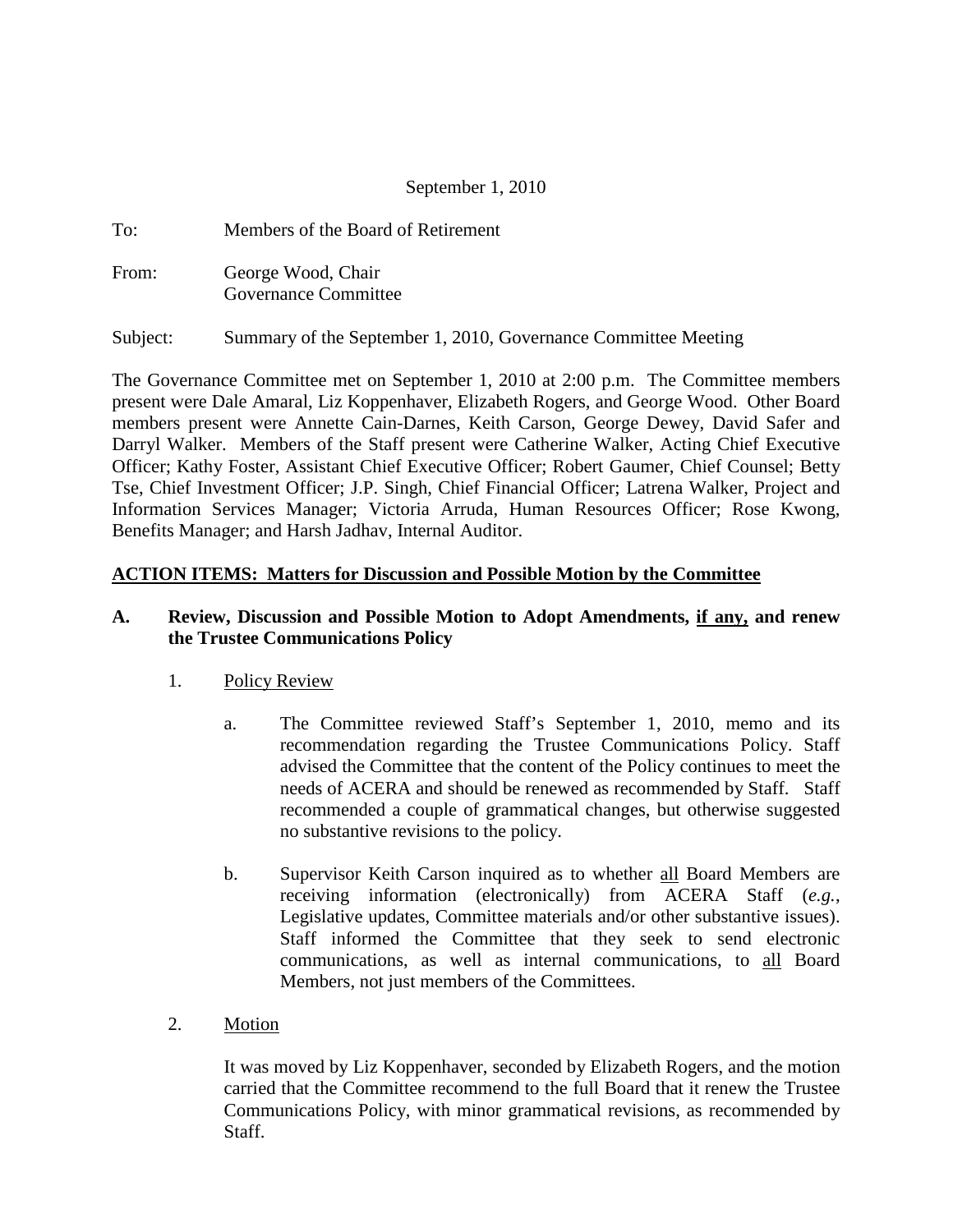### **B. Review, Discussion, and Possible Motion to Adopt Amendments, if any, and Renew the Securities Litigation Policy**

- 1. Policy Review
	- a. The Committee reviewed Staff's September 1, 2010, memo and its recommendation regarding the Securities Litigation Policy. Staff advised the Committee that the content of the Policy continues to be appropriate in meeting the needs of ACERA and should be renewed as recommended by Staff.
	- b. Staff informed the Committee that they do not recommend any substantive revisions to the policy at this time.
- 2. Motion

It was moved by Liz Koppenhaver, seconded by Elizabeth Rogers, and the motion carried that the Committee recommend to the full Board that it renew the Securities Litigation Policy, without revisions, as recommended by Staff.

### **C. Review, Discussion, and Possible Motion to Adopt Amendments, if any, and Renew the Fiduciary Counsel Retention Policy**

- 1. Policy Review
	- a. The Committee reviewed Staff's September 1, 2010, memo and its recommendation regarding the Fiduciary Counsel Retention Policy. Staff advised the Committee that the content of the Policy continues to be appropriate in meeting the needs of ACERA and should be renewed as recommended by Staff.
	- b. Staff informed the Committee that they do not recommend any substantive revisions to the policy at this time.
- 2. Motion

It was moved by Elizabeth Rogers, seconded by Dale Amaral, and the motion carried that the Committee recommend to the full Board that it renew the Fiduciary Counsel Retention Policy, without revisions, as recommended by Staff.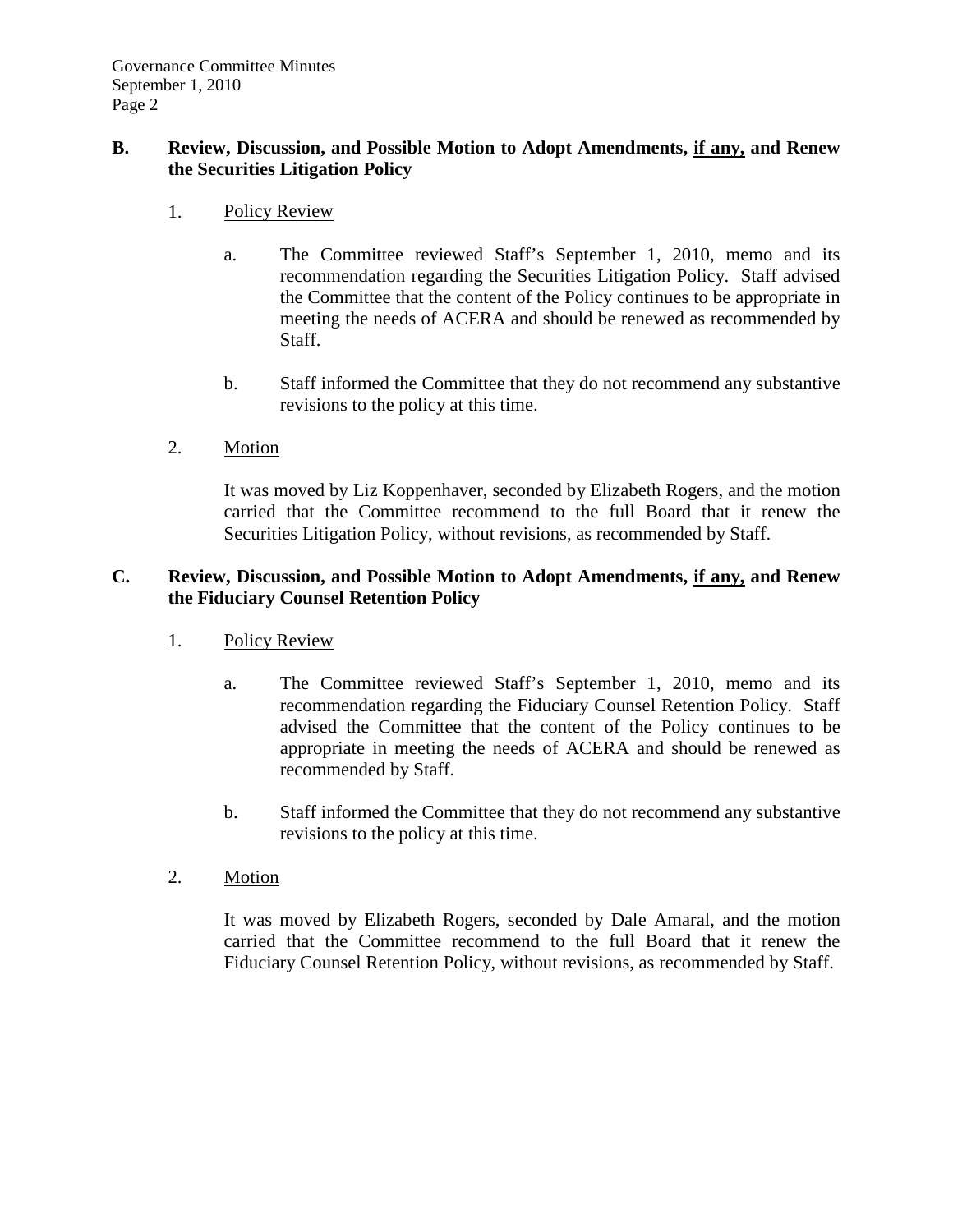### **D. Review, Discussion, and Possible Motion to Adopt Amendments, if any, and Renew the Record Retention Policy and Schedule**

- 1. Policy Review
	- a. The Committee reviewed Staff's September 1, 2010, memo and its recommendation regarding the Revised Draft of the Record Retention Policy and Schedule. Staff advised the Committee that the content of the Policy continues to be appropriate in meeting the needs of ACERA and should be renewed as recommended by Staff.
	- b. This is the first time that this policy has been reviewed. The Legal Department checked with each department at ACERA in regards to ensuring that all documents were identified and specific to each department.
		- (1) On Page 4 of 15 of the Schedule under the Accounting Department Staff recommended the following revisions:
			- (a) "Actuarial" was deleted as it was currently listed under the Administration Department;
			- (b) "**Bank Statement**" was added under Record Category and "**Current FY + 6 years**" was added under Retention Period/Bank Statement; and
			- (c) "Accounts payable," Printing requisitions," and Purchasing requisitions" was deleted under Record Category/Accounts Payable, "**(includes AP Module Posting Journals)**" and "**Check Authorization**" was added under Record Category/Accounts Payable and Current  $FY + 4$  years Current  $FY + 4$  years was deleted under Retention Period/Accounts Payable.
		- (2) On Page 5 of 15 of the Schedule under the Accounting Department the following revisions were made:
			- (a)  $\qquad \ldots + 2$  was changed to  $+ 6$  years... under Retention Period/Miscellaneous;
			- (b) General ledger Trial Balance Report was deleted under Record Category/Miscellaneous and Current  $FY + 2$  years was deleted under Retention Period/Miscellaneous;
			- (c)  $\cdots$   $\cdots$  + 2 was changed to **6** Years... and  $\cdots$  + 1 was changed to **6** Years" under Retention Period/Miscellaneous; and
			- (d) "Inventory" was changed to "**Records**", "**(including Depreciation Ledger Reports)"** was added under Record Category/Miscellaneous and "...  $+1$  was changed to  $6$ years… under Retention Period/Investment.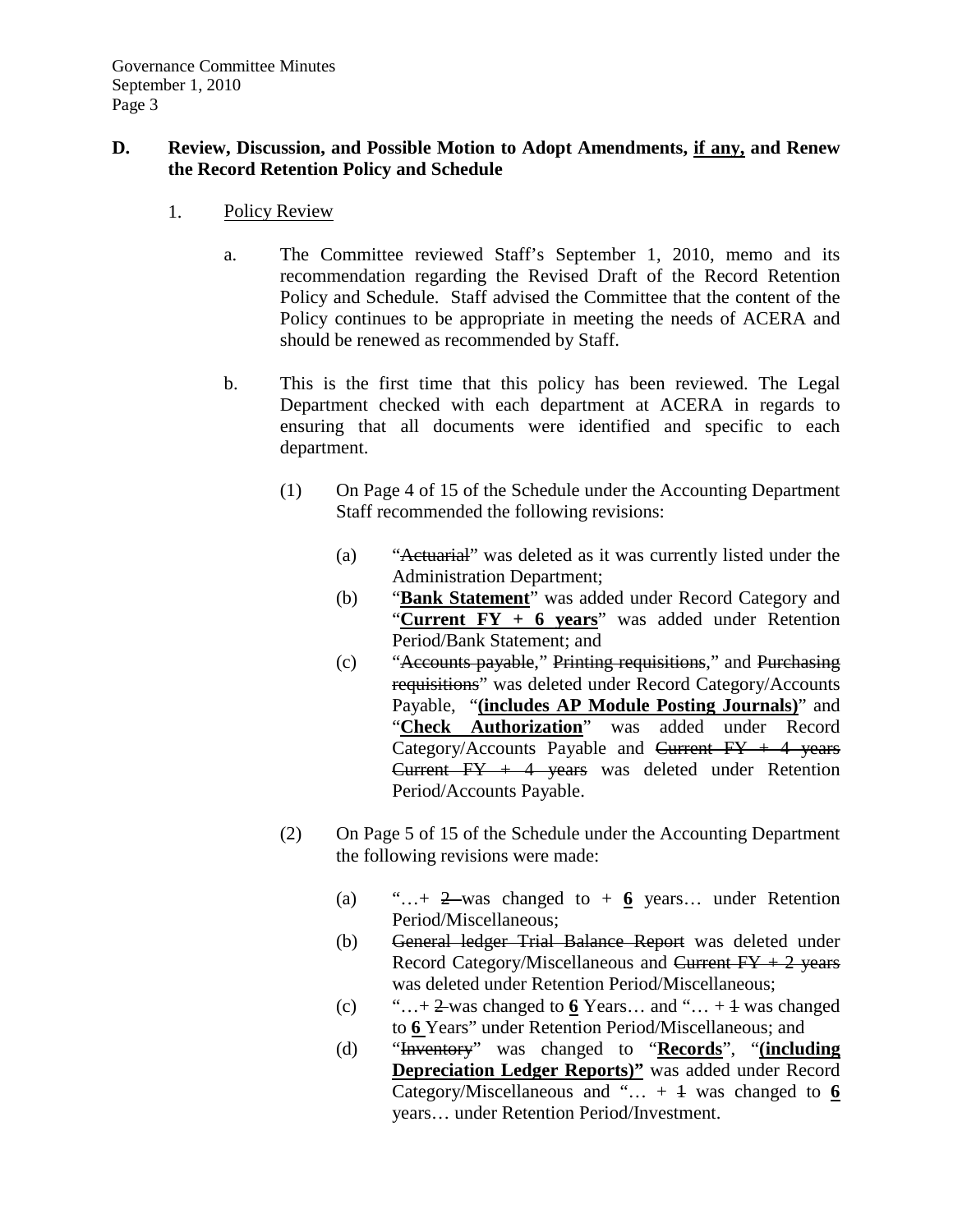- (3) On Page 13 of 15 of the Schedule under the Investments Department Staff recommended the following revisions:
	- (a) "…**or life of fund**" was added under Retention Period/Wire Transfers.
- (4) On Page 15 of 15 of the Schedule under the Project and Information Services Department the following revision was made:
	- (a) Emergency Evacuation Plans was deleted under Record Category.

It was noted that personnel files are retained for current fiscal year of termination  $+4$  years, which is the law.

2. Motion

It was moved by Liz Koppenhaver, seconded by Elizabeth Rogers, and the motion carried that the Committee recommend to the full Board that it renew the Record Retention Policy and Schedule, with revisions, as recommended by Staff.

### **E. Review, Discussion and Possible Motion to Adopt the Media Policy**

- 1. Policy Review
	- a. The Committee reviewed Staff's September 1, 2010, memo and its recommendations regarding the DRAFT Media Policy wherein Staff advised the Committee that the content of the Policy meets the needs of ACERA and should be adopted as recommended by Staff.
	- b. The Committee instructed Staff to amend the Policy to state that any and all statements made by ACERA Staff be forwarded to the Legal Department for review prior to those statements being released to the media or anyone outside of ACERA. All requests for information will also be forwarded to the Legal Department of review and approval.
	- c. The Committee suggested the following minor revisions to the policy:
		- (1) On Page 1, first paragraph, revise the policy to read: "… media inquiries are communicated through a**n** controlled, **authorized** informed representative…";
		- (2) On Page 1, Section III.2. of the policy, revise the policy to read as follows: "One informed message will be presented to the media **after review by the Legal Department**…";
		- (3) On Page 1, Section III.4. of the policy, revise the policy to read as follows: "…directed to the CEO or his/her Designee **and the Legal Department** immediately."